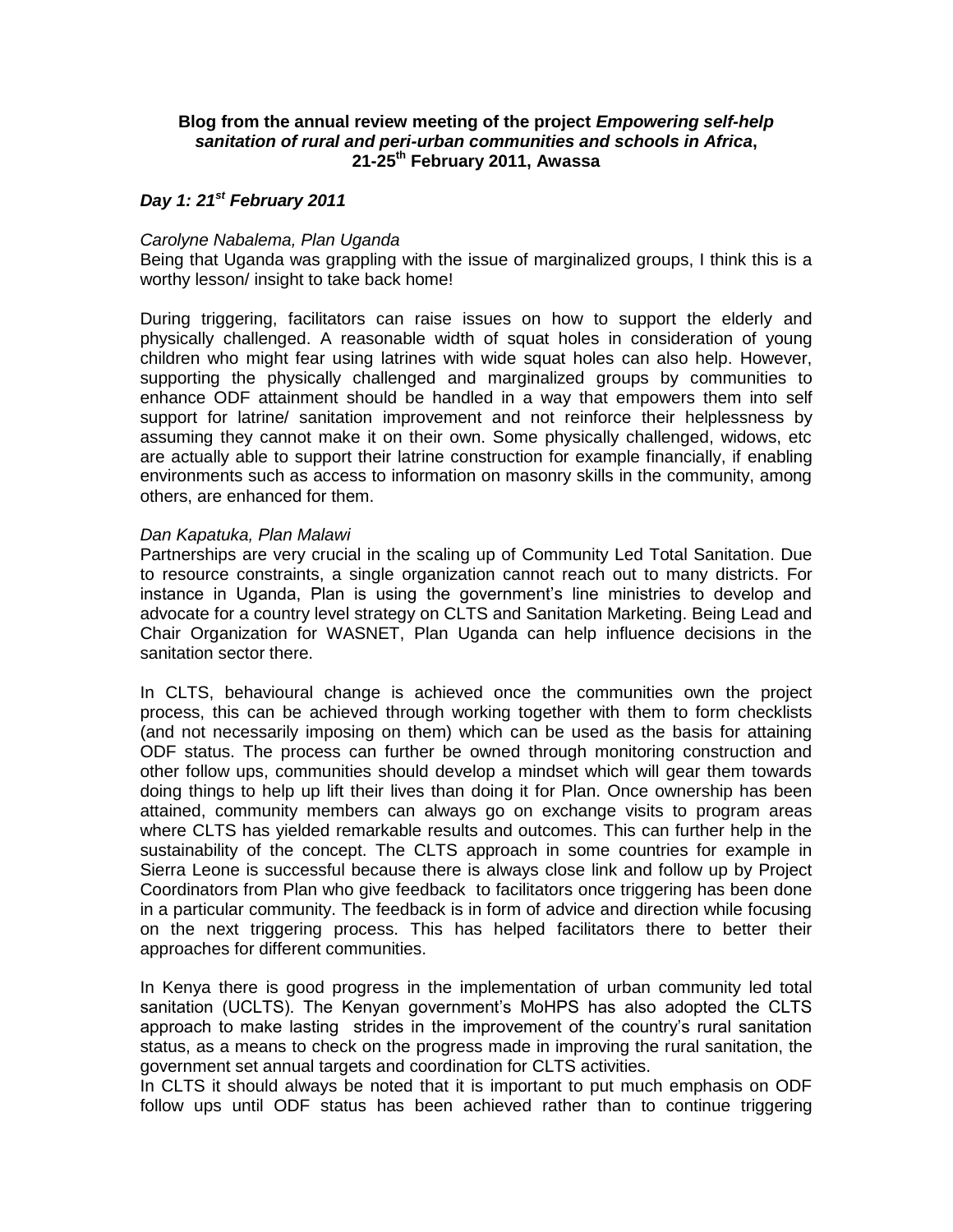additional communities. There is also need to understand social – cultural dynamics of target communities; in some countries mother in-law and son/daughter in-law do not use the same latrine because to do such a thing is a taboo. In cases like these it's when the natural leaders can be crucially used to break those cultural barriers.

Empowered communities will help "differently abled" groups of people with physical support like digging and construction of latrines at places near their households, it important to observe equity in this project if success, i.e. ODF is to be achieved. This is where youths groups can also play an additional crucial role than just helping their households build latrines.

The CLTS approach has failed to prosper where communities are very complacent about their sanitation situation. In communities where sanitation subsidies took place, it is difficult to effect behavioural change among community members who have their mind set on waiting for hand outs (dependency syndrome) than developing simple means to improve their sanitation situation. Further to this the reluctance or complete lack of participation/commitment and dedication from local government trainers has proved to be another barrier standing in the way of attaining 100% sanitation coverage in many countries.

# *Day 3: 23rd February 2011*

## *Mascha Singeling, Plan Netherland*

## The biggest change

The translator tells me that it's time to go, and just as I want to follow him, a woman wrapped in a white linen cloth, takes my hand and pulls me into her garden. With a big smile on her face she shows me the toilet that her families build from leaves and a plastic sack that serves as a door. On the ground there is a hole that is covered by a white stone that is attached to the roof by a string. She enthusiastically demonstrates how they wash their hands with the ashes and the bottle with water that is placed next to the toilet.

I show her my camera and she proudly poses next to toilet so that I can take a picture of her with her toilet. After this she pulls me into her house that consists of the same round structure as the toilet, but only bigger and finished with clay. After my eyes have adjusted to the darkness, I can see a bed on my left side and a small orange kitten is walking on the floor. Suddenly I hear water running. As I turn my head I can see that it's not water, but that a cow is urinating inside the house. Half of the house serves as a barn, the other half is used for sleeping and eating.

The same woman that just proudly showed me her own toilet that her family built to prevent them from getting sick, also lets their cattle urinate and shit in the same room in which they sleep and prepare their food! I am still trying to wrap my mind around it, when the translator enters the house and says it is really time to continue now. The women still smiling, holds my hand as she leads me to a large field, and other people join us on the way. On the fields the entire village is enthusiastically clapping and singing the shit song. In the bus back to the hotel, a colleague of mine tells me that all the villagers have proudly constructed their own toilet and they are now demanding the local government to help them to improve their drinking water supply.